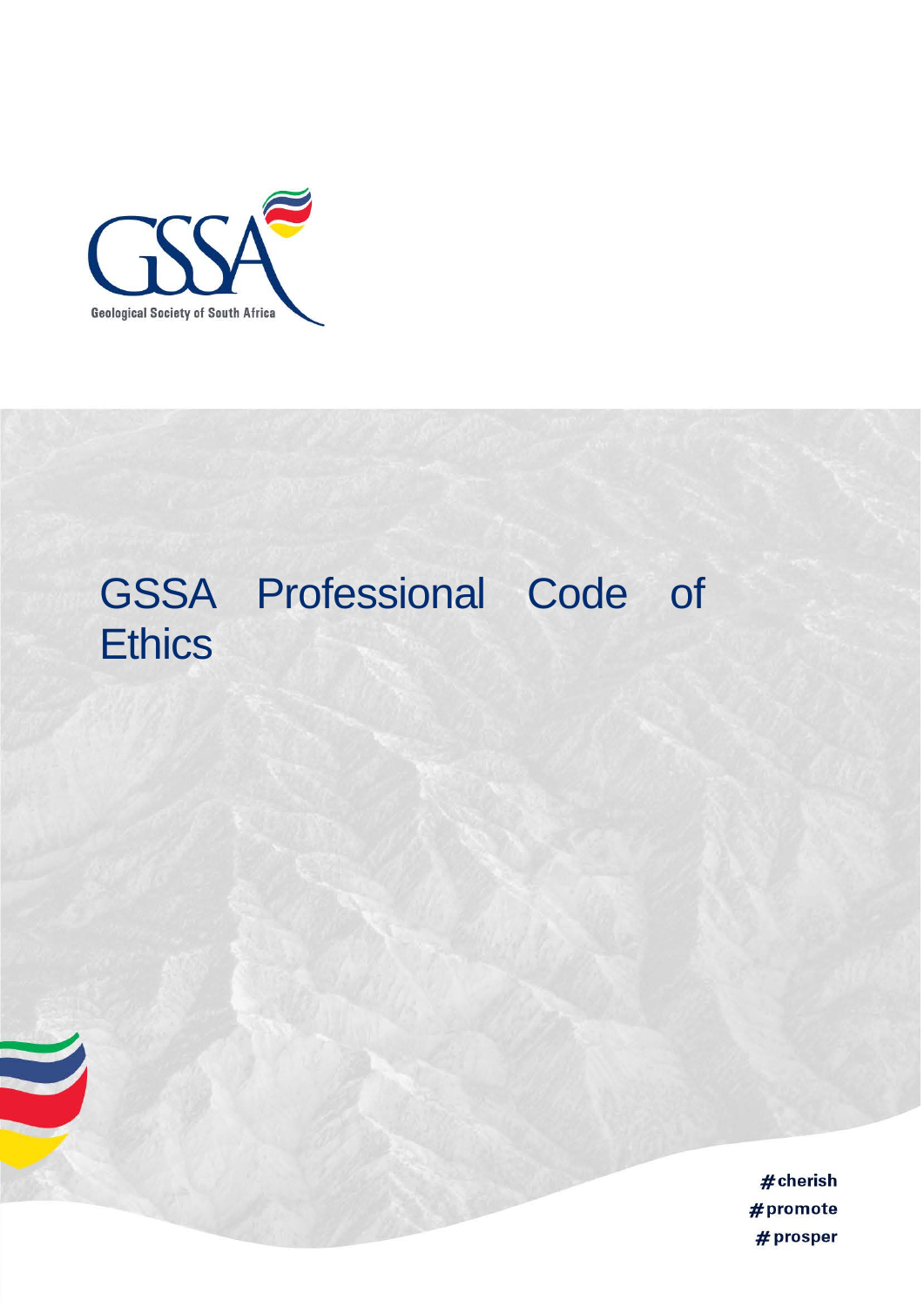

# **1. Introduction**

Competence, integrity, accountability and high ethical standards, judged peer-to-peer are the hallmarks of what it means to be part of a professional community (Allington R. A., 2016). This month's article focusses on the Geoethics Statements, Codes of Ethics, Codes of Conduct, Codes of Practice that are central to the concept of Professionalism in the Geosciences.

The field of **Geoethics** consists of research and reflection on the values which underpin appropriate behaviours and practices, wherever human activities interact with the Earth system [\(http://www.geoethics.org\)](http://www.geoethics.org/). Geoethics deals with the ethical, social and cultural implications of geoscience education, research and practice, and with the social role and responsibility of geoscientists in conducting their activities. Geoethics has its roots in the global academic community, with key concepts as freedom of choice, fairness and responsibility, obligation and consciousness, contribution, integrity and humanity as the basis for addressing geological situations, problems and dilemmas (Bobrowsky, Cronin, Di Capua, Kieffer, & Peppoloni, 2017) (Nikitina, 2016).

**Codes of ethics**, typically, govern decision-making, and codes of conduct, govern actions, represent two common ways that companies and other organisations self-regulate [\(https://www.whistleblowersecurity.com/code-of-ethics-and-code-of-conduct-whats-the-difference/\)](https://www.whistleblowersecurity.com/code-of-ethics-and-code-of-conduct-whats-the-difference/). ypically, good Codes of Ethics include several common clauses that will be found in many other codes of ethics regardless of country or culture of origin. For example, they will all include a clause referring to the fundamental need to protect the public from harm by the practitioner, or a clause requiring that the professional may only practice in the field for which he / she is qualified and experienced in. There is always a clause requiring the practitioner to adhere to the law, both international and local.

**Codes of Conduct** may be employed to expand on the actual behaviours that the code of ethics may define. The details of a code of conduct are generally more specific to standards of norms and behaviours in respect of activities peculiar to the organisation. Both types of Codes are used to encourage (or discourage) specific forms of behaviour; the Code of Ethics are typically more generalised and non-specific, whereas the Code of Conduct characteristically provide a clear set of expectations regarding required, acceptable or prohibited actions or behavioural norms. However, there is no international standardisation of definition of codes of ethics or conduct and many organisations use the terms interchangeably.

**A Code of Practice,** by contrast, is a set of written rules which explains how people working in a particular profession should behave [https://www.collinsdictionary.com](https://www.collinsdictionary.com/) /dictionary/english/code-of-practice). The purpose of codes of practice is, generally, to ensure compliance with an agreed upon set of objectives that a specific set of interested and affected parties [\(https://lawpath.com.au](https://lawpath.com.au/) /blog/what-is-an-industry-code-ofpractice). These objectives usually concern the promotion of best industry practice, improving safety standards and enhancing consumer confidence. The Code of Practice most applicable to GSSA members is the SAMCODES, which set out the minimum standards, recommendations and guidelines for the Public Reporting of mineral related issues in South Africa.

International organisations that promote geoethics as well as professional ethics abound. Probably the most well-known are: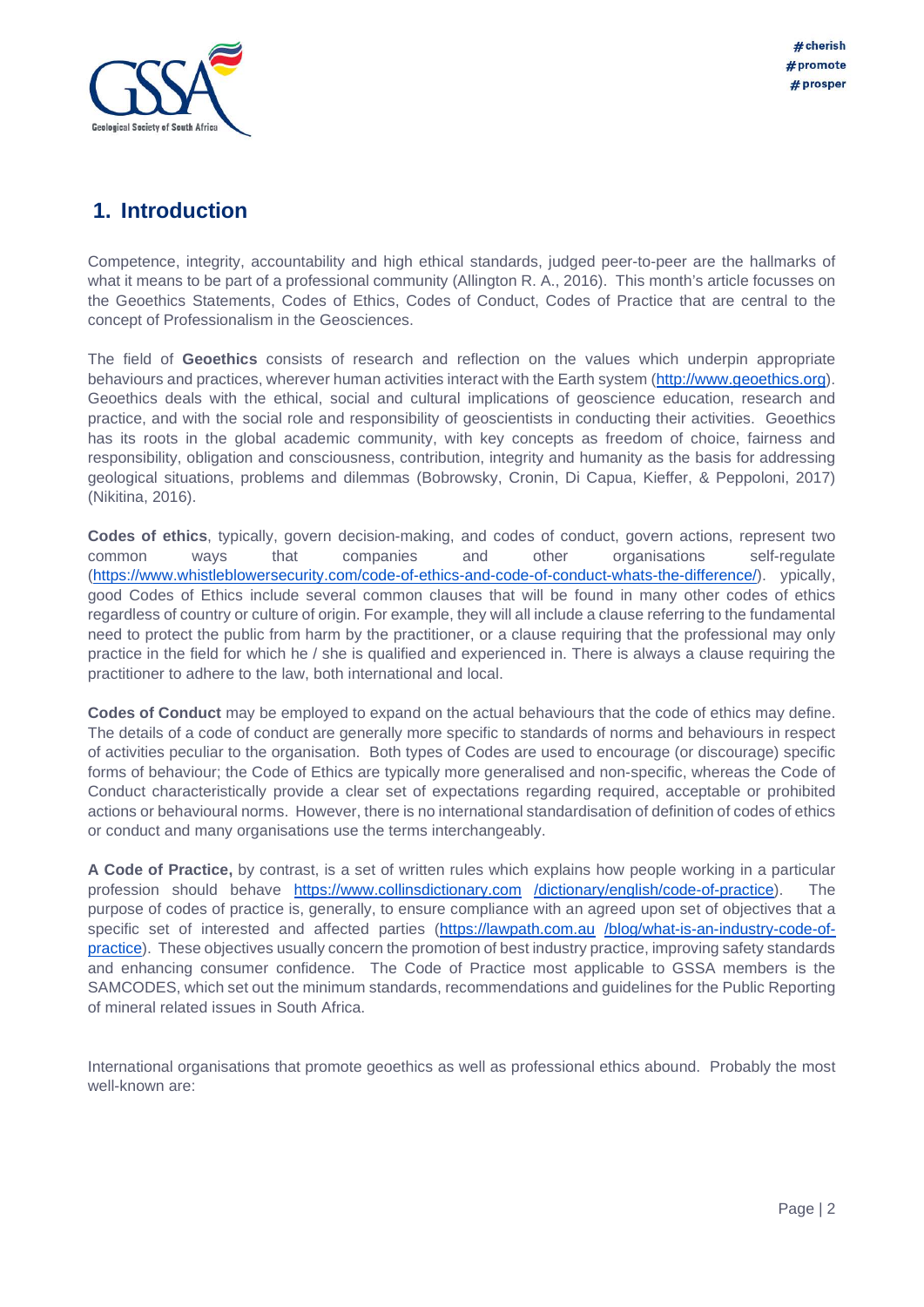

## **1.1. International Union of Geological Services (IUGS) Task Group on Global Geoscience Professionalism (TG-GGP) [\(https://tg-ggp.org/\)](https://tg-ggp.org/)**

See last quarter's article for a more detailed discussion on the TG-GGP.

#### **1.2. International Association for Promoting Geoethics [\(http://www.geoethics.org/\)](http://www.geoethics.org/)**

The International Association for Promoting Geoethics (IAPG) is a multidisciplinary, scientific platform for widening the discussion and creating awareness about problems of Ethics applied to the Geosciences. IAPG promotes geoethics through the international collaboration with Associations and Institutions. During the 2016 35<sup>th</sup> IGC, the concepts, values and views on individual responsibilities of geoscientists, were reflected in the creation of the *"Cape Town Statement on Geoethics*". The statement aims to capture the attention of geoscientists and organisations, and to stimulate them to improve their shared policies, guidelines, strategies and tools to ensure they consciously embrace (geo)ethical professional conduct in their work.

The IAPG Executive Council also approved a *White Paper on Responsible Mining* on 1 December 2017. This document intends to provide essential reference elements for framing this important topic (responsible mining) from an ethical perspective and to draw geoscientists', companies', policy makers' and society's attention to the ideas and approaches that the actors involved in mining have developed and use.

#### **1.3. International Association for Geoethics (IAGETH) [\(http://www.icog.es/iageth/\)](http://www.icog.es/iageth/)**

IAGETH has as its stated objectives:

- To improve both the quality of professional work and the credibility of geoscientists,
- To foster excellence in geosciences,
- To assure sustainable benefits for communities, as well as to protect local and global environments;
- All with the aim of creating and maintaining the conditions for the healthy and prosperous development of future generations.

IAGETH has 49 National Chapters globally (including South Africa) that make it possible to emphasize in each country the more appropriate and needed fields of activities.

# **2. The GSSA Code of Ethics**

Adherence to a Code of Ethics/Conduct or Practice is typically associated with those members who are operating in the applied or "industry" sector of the geosciences. However, it is reasonable to expect that such codes should also be applicable for all geoscientists, irrespective of their field of expertise (Allington & Fernandez, 2015). So, if we accept the premise that all who work in the geosciences are professionals, then the GSSA Code of Ethics applies equally to all of its members in industry, academia, research and even regulatory administration.

The GSSA Code of Ethics (Annexure 2 of the GSSA Constitution) comprises of a Preamble and NINE clauses, each of which is followed by a set of principles that define acceptable or non-acceptable behaviour. *The GSSA Code of Ethics is binding upon all members of the GSSA and that membership with the GSSA implies that the member agrees to abide by them and be subject to them and the associated Complaints and Disciplinary processes described (Annexure 3 to the GSSA Constitution).*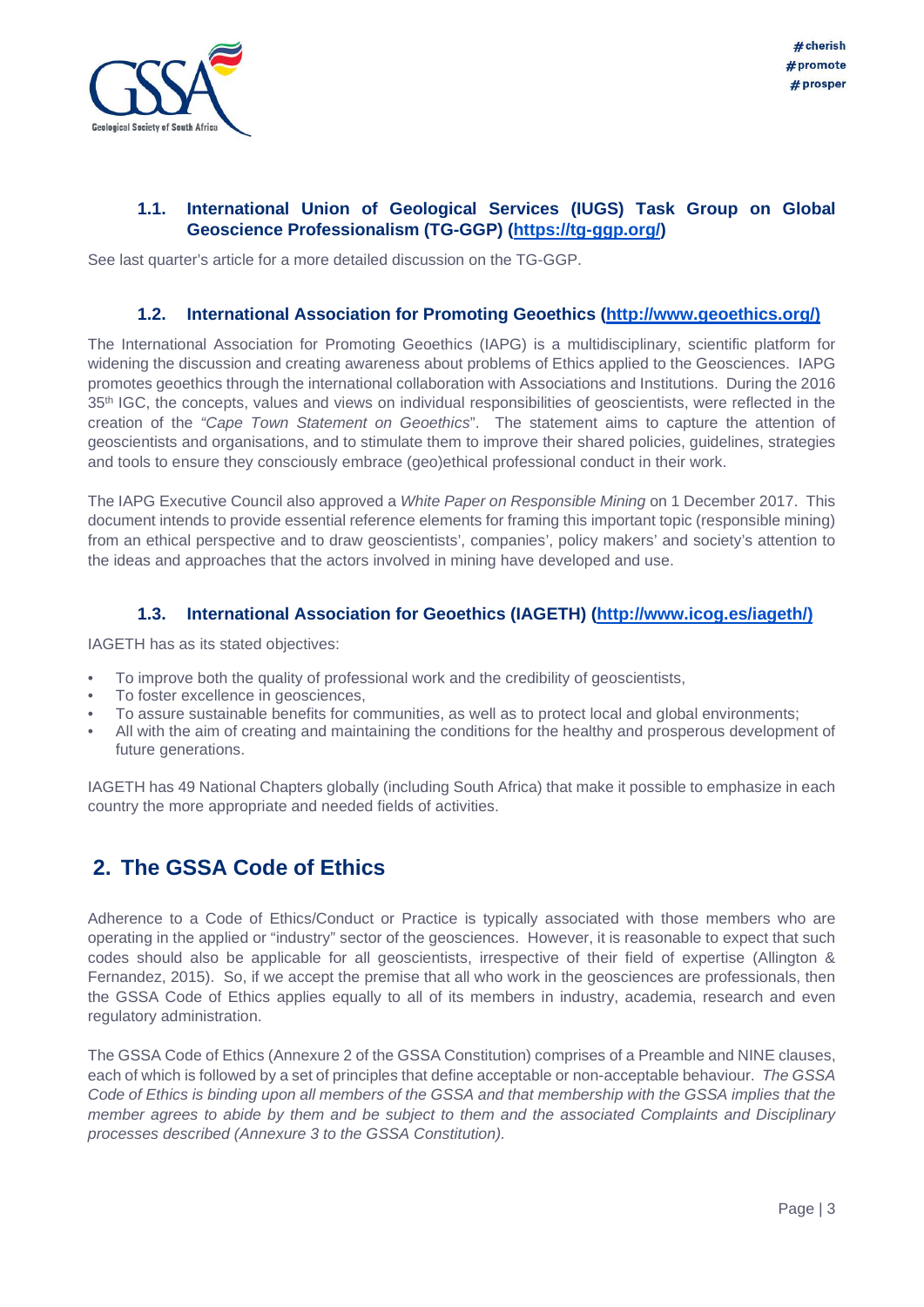

#### **2.1. PREAMBLE**

THE PURPOSE OF THE CODE OF ETHICS IS TO COMMIT MEMBERS TO UPHOLD AND ENHANCE THE HONESTY, HONOUR, INTEGRITY AND DIGNITY OF THEIR PROFESSIONS, SUCH THAT THE MEMBERS AND THEIR PROFESSIONS MERIT THE HIGHEST ESTEEM BY THE COMMUNITY. ALLEGED BEHAVIOURS, WHICH COULD BE DEEMED A BREACH OF THE CODE OF ETHICS, INCLUDE:

- a. Any breach of the specific clauses of the code of ethics. Breaches without dishonesty, intent, repetition or reckless incompetence should be deemed as "non-compliance" which could result in personal counselling and/or admonition, but not suspension. More serious breaches (with the aforementioned characteristics) should be deemed as 'unethical behaviour" and could give rise to suspension, expulsion, and/or publication
- b. Any breach of any rule or code of the Society, or relevant to the profession that is characterised by dishonesty, intent, or reckless incompetence (further, any repeated code violations would be taken as a *prima facia* case of "unethical behaviour").
- c. Gross professional incompetence, misconduct or unethical behaviour
- d. Professional defamation.
- e. Criminal conduct.

Provisions contained within the code of ethics are not designed to restrict competitive behaviour in any way. The Society is committed to promoting vigorous competition within the industry.

For an "unethical behaviour" to occur, the alleged behaviour must be sufficient in nature to "bring the members and their profession' into disrepute with the community. Behaviours that could potentially merit such an outcome include:

- Any breach of the specific clauses of the code of ethics;
- Dishonesty and misrepresentation;
- Professional incompetence;
- Defamation; and
- Criminal conduct.

## **2.2. CLAUSE 1:**

IN CONDUCTING THEIR PROFESSIONAL ACTIVITIES, THE RESPONSIBILITY OF MEMBERS FOR THE WELFARE, HEALTH AND SAFETY OF THE COMMUNITY SHALL AT ALL TIMES COME BEFORE THEIR RESPONSIBILITY TO THE PROFESSION, TO SECTIONAL OR PRIVATE INTERESTS, THEIR CLIENTS OR EMPLOYERS, OR TO OTHER MEMBERS.

The principle here is that the interests of the community have priority over the interests of others. It follows that members:

- a. Shall avoid assignments that may create a conflict between the interests of their client or employer and the public interest.
- b. Shall work in conformity with acceptable technological standards and not in such a manner as to jeopardise the public welfare, health or safety.
- c. Shall endeavour at all times to maintain technological services essential to public welfare.
- d. Shall in the course of their professional life endeavour to promote the well-being of the community. If their judgement is over-ruled in this matter, they should inform their client or employer of the possible consequences (and, if appropriate, notify the proper authority of the situation)
- e. Shall, if they consider that by so doing, they can constructively advance the well-being of the community, contribute to public discussion on scientific and technological matters in their area of competence.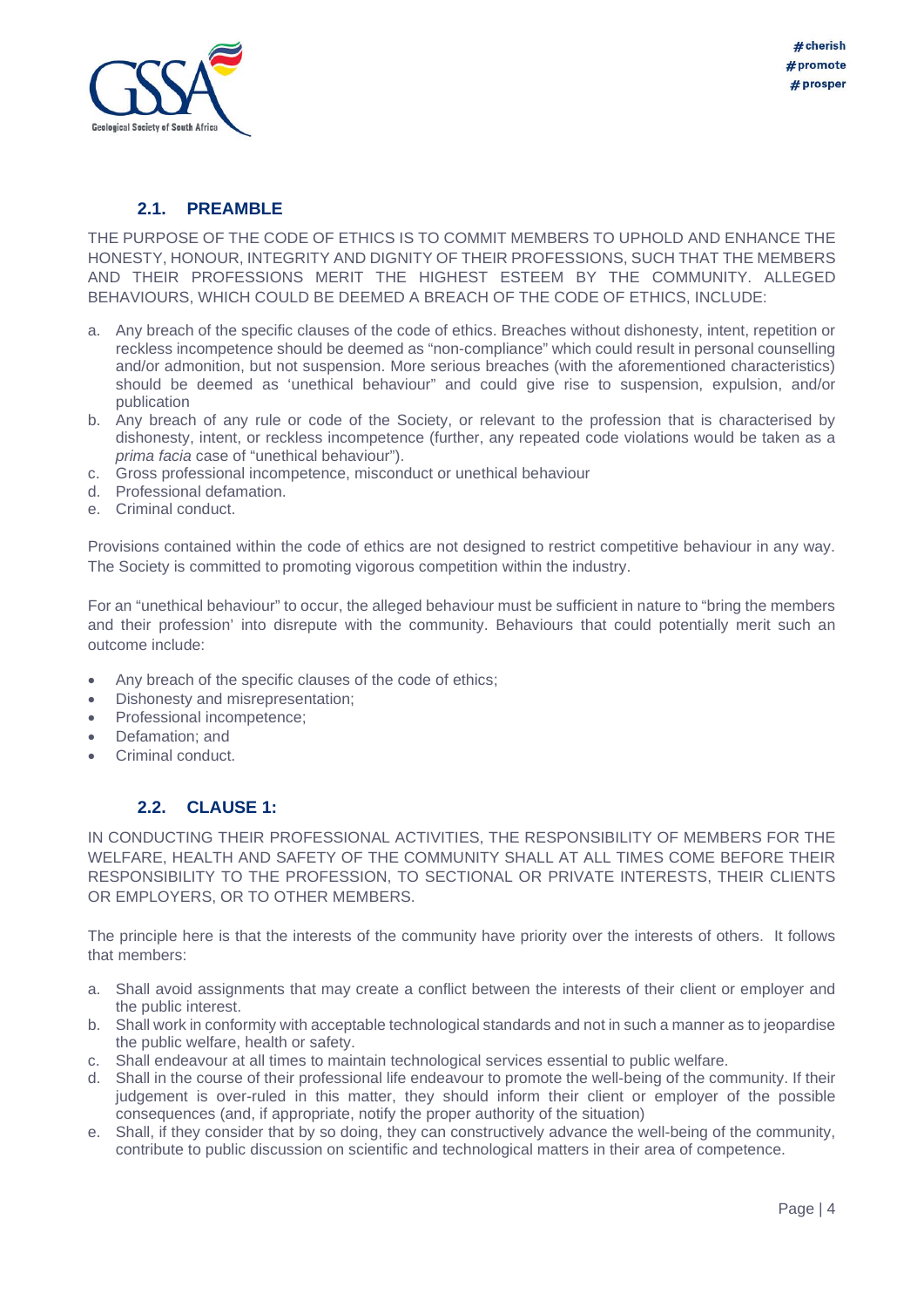

## **2.3. CLAUSE 2:**

MEMBERS SHALL AT ALL TIMES ACT SO AS TO UPHOLD AND ENHANCE THE HONESTY, HONOUR, INTEGRITY AND DIGNITY OF THE PROFESSION.

The principle here is that the profession should endeavour by its actions to merit the highest esteem of the community. It follows that a member:

- a. Shall not be involved with any business or professional practice that is known to be of a fraudulent or dishonest nature.
- b. Shall not use association with other persons, corporations or partnerships to conceal unethical acts and relationships.
- c. Shall not knowingly continue in partnership with, nor act in professional matters with any person who has been removed from membership of The Society because of unprofessional conduct.
- d. Shall, whenever called upon to give professional advice, provide an opinion that is objective and reliable, to the best of his/her knowledge and ability. If, having given professional advice a member becomes aware that it will not be followed, he/she shall take all reasonable steps to ensure that the person(s) neglecting his/her advise is (are) aware of any danger or other serious consequence which may result.

# **2.4. CLAUSE 3:**

MEMBERS SHALL NOT TAKE ON THE FUNCTIONS OF AN EXPERT IN FIELDS OTHER THAN THEIR OWN OR ACCEPT PROFESSIONAL OBLIGATIONS THAT THEY ARE NOT COMPETENT TO DISCHARGE.

To this end the society has determined that members:

- a. Shall inform their employer or client and make appropriate recommendations on obtaining further advice, if an assignment requires qualifications and experience outside of their field of competence.
- b. In the provision of professional services members shall not describe themselves, nor permit themselves to be described, nor act as a consultant or contractor unless they are a member or fellow of the Society, registered with SACNASP, occupy a position of professional independence, are prepared to design and supervise works or act as an unbiased and independent adviser, and conduct their practice in strict compliance with the conditions approved by the Council of The Society
- c. Shall not give a professional opinion, make a report, or give legal testimony, without being as thoroughly informed as might be reasonably expected, considering the purpose for which the opinion, report or testimony is required; and the degree of completeness of information upon which it is based should be made clear.

#### **2.5. CLAUSE 4:**

MEMBERS SHALL BUILD THEIR PROFESSIONAL REPUTATION ON MERIT AND SHALL NOT COMPETE UNFAIRLY.

The principle here is that members shall not act improperly in a professional sense to gain a benefit. It follows that a member:

- a. Shall only approach prospective clients or employers with due regard to their professional integrity and to this Code of Ethics.
- b. Shall promote the principle of engagement upon the basis of merit. They shall uphold the principle of adequate and appropriate remuneration for professional staff and shall give due consideration to terms of employment which have the approval of the profession's appropriate association.
- c. Shall not attempt to supplant another, employed or consulting, who has been appointed.
- d. In the practice of consulting, shall not undertake professional work on a basis that involves an undisclosed speculative fee or remuneration that is conditional on implementation of the work unless fully disclosed.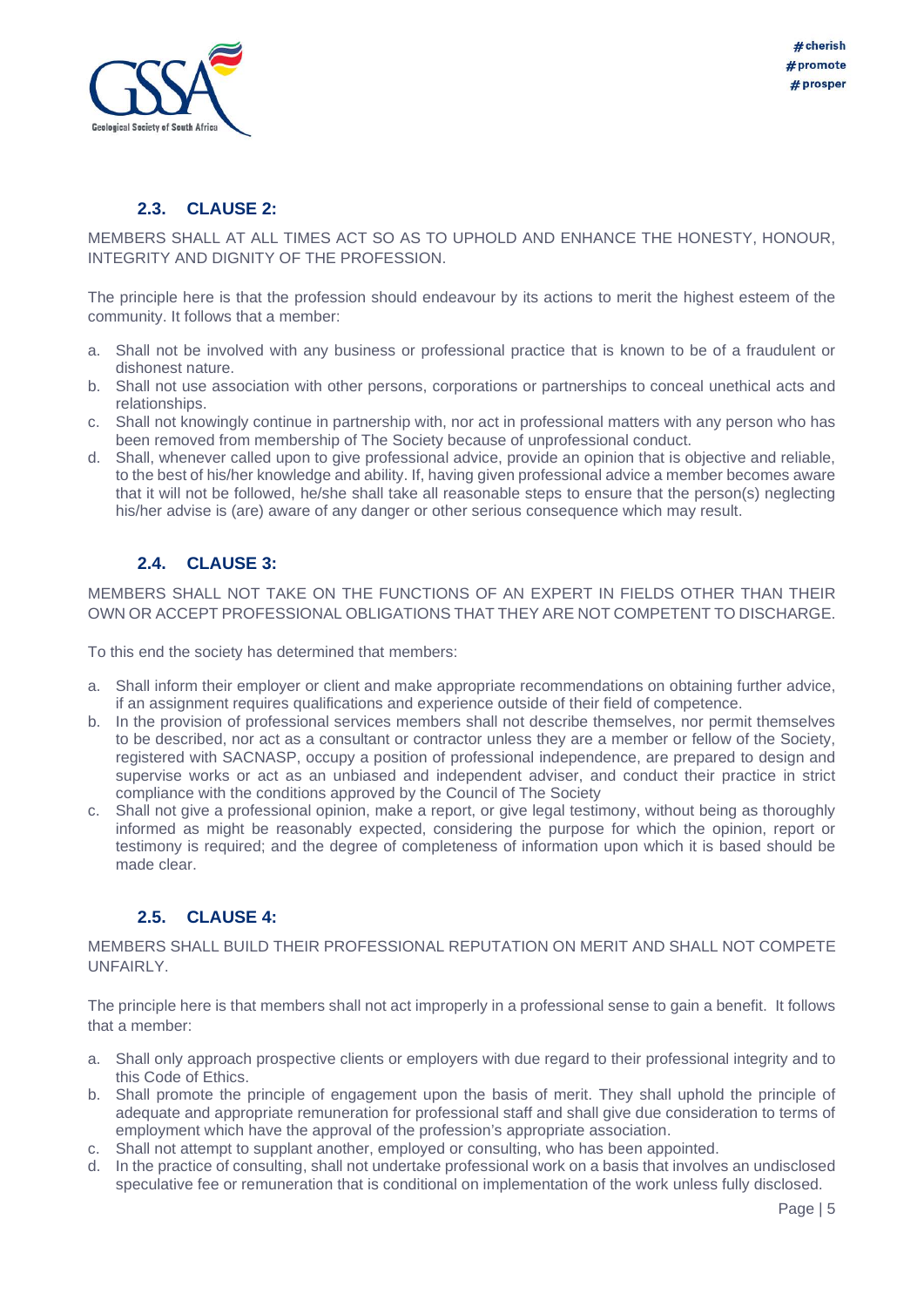

- e. Shall neither falsify nor misrepresent their own or their associate's qualifications, experience and prior responsibility.
- f. Shall neither maliciously nor carelessly do anything to injure, directly or indirectly, the reputation, prospects or business of others.
- g. Shall not use the advantages of a privileged position to compete unfairly with others.
- h. Shall exercise due restraint in explaining their own work and shall refrain from unfair unjustified criticism of the work of another.
- i. Shall give proper credit for professional work to those to whom credit is due and acknowledge the contribution of subordinates and others.
- j. Shall refrain from plagiarism in both oral and written communications and not knowingly accept credit rightfully due to another and will not submit the same professional paper for publication in more than one peer review journal.
- k. May properly use circumspect advertising (which includes direct approaches to prospective clients by any means) to announce their practice and availability. The medium or other form of communication used, and the content of the announcement shall be dignified, becoming to a professional person and free from any matter that could bring disrepute on the profession. Information given must be truthful, factual and free from ostentatious or laudatory expressions or implications.

## **2.6. CLAUSE 5**

MEMBERS SHALL APPLY THEIR SKILL AND KNOWLEDGE IN THE INTERESTS OF THEIR EMPLOYER OR CLIENT FOR WHOM THEY SHALL ACT, IN PROFESSIONAL MATTERS, AS FAITHFUL AGENTS OR TRUSTEES.

It follows that a member:

- a. Shall at all times avoid all known or potential conflicts of interest. He should keep his employer or client fully informed on all matters, including financial interests, which could lead to such a conflict. In no circumstances should he participate in any decision that could involve him in conflict of interest.
- b. Shall, when acting as administrator of a contract, be impartial as between the parties in the interpretation of the contract. This requirement of impartiality shall not diminish his duty to apply his skill and knowledge in the interests of the employer or client.
- c. Shall not accept compensation, financial or otherwise, from more than one party for services on the same project, unless the circumstances are fully disclosed to, and agreed to by all interested parties.
- d. Shall neither solicit nor accept financial or other valuable considerations, from material or equipment suppliers for specifying their products unless fully disclosed.
- e. Shall neither solicit nor accept gratuities, directly or indirectly, from contractors, their agents, or other parties dealing with their client or employer in connection with work for which they are responsible;
- f. Shall advise their client or employer when as a result of their studies they believe that a project will not be viable;
- g. Shall neither disclose nor use confidential information gained in the course of their employment without express permission.
- h. Shall not, without a satisfactory reason, destroy calculations or documentary or other evidence required for verification of his/her work.

## **2.7. CLAUSE 6:**

MEMBERS SHALL GIVE EVIDENCE, EXPRESS OPINIONS OR MAKE STATEMENTS IN AN OBJECTIVE AND TRUTHFUL MANNER AND ON THE BASIS OF ADEQUATE KNOWLEDGE.

It follows that:

a. Member's professional reports, statements or testimony before any tribunal shall be objective and accurate. They shall express an opinion only on the basis of adequate knowledge and technical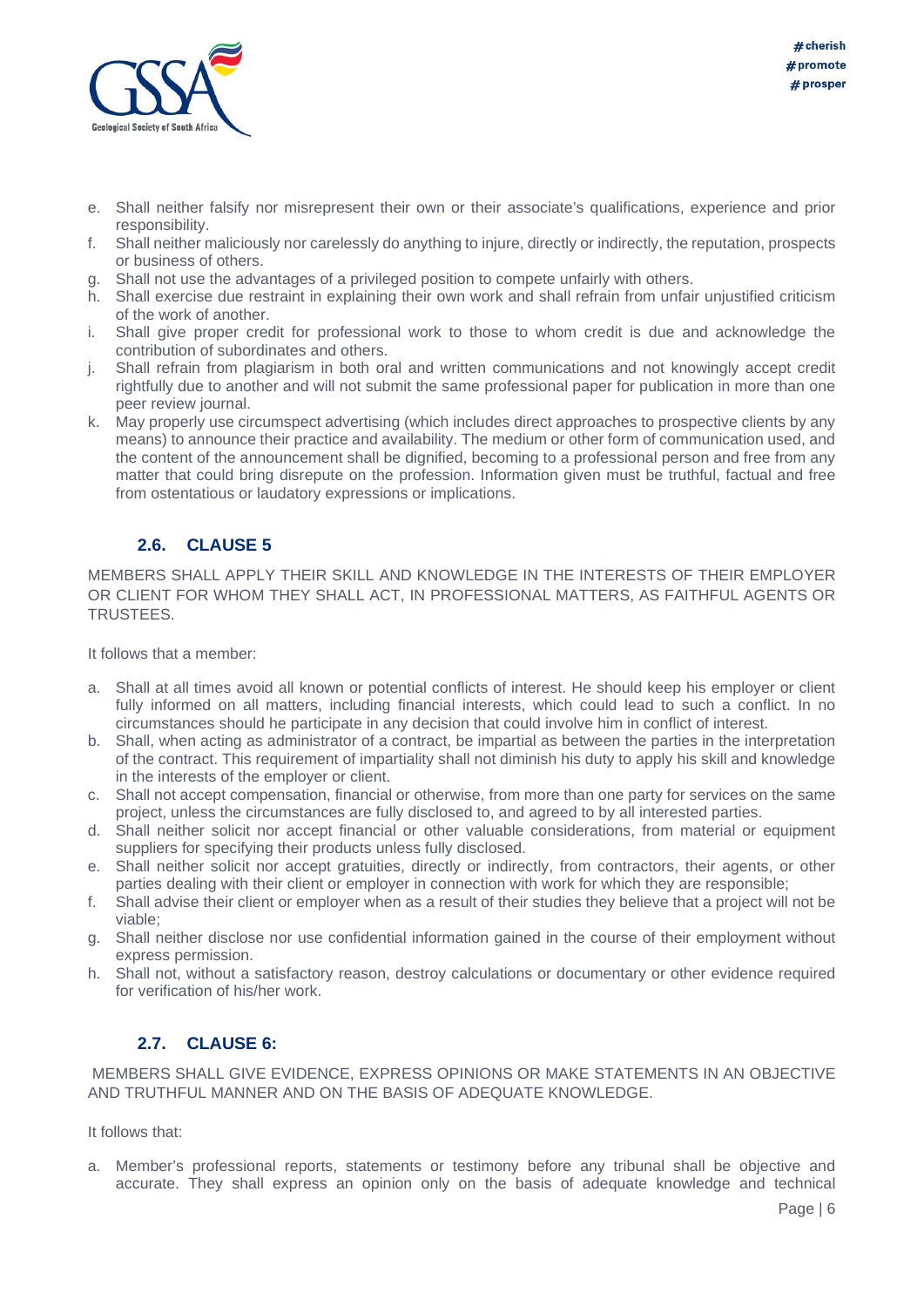

competence in the area, but this shall not preclude a considered speculation based intuitively on experience and wide relevant knowledge.

b. Members shall reveal the existence of any interest, pecuniary or otherwise, that could be taken to affect their judgement in a technical matter about which they are making a statement or giving evidence.

#### **2.8. CLAUSE 7:**

MEMBERS SHALL CONTINUE THEIR PROFESSIONAL DEVELOPMENT THROUGHOUT THEIR CAREERS AND SHALL ACTIVELY ASSIST AND ENCOURAGE THOSE UNDER THEIR DIRECTION TO ADVANCE THEIR KNOWLEDGE AND EXPERIENCE.

The principle here is that members shall strive to widen their knowledge and improve their skill in order to achieve a continuing improvement of the profession. It follows therefore that members:

- a. Shall maintain personal competence by keeping abreast with developments in his/her field or speciality, by doing all or some of the following: - research, further studies, reading, attending conferences, courses and lectures etc.
- b. Shall encourage their professional employees and subordinates to further their education.
- c. Shall take a positive interest in, and encourage their fellows to actively support, the Society and other professional organisations that further the general interests of the profession.

#### **2.9. CLAUSE 8:**

WHERE MEMBERS ARE INVOLVED IN PREPARING PUBLIC REPORTS, OR PORTIONS THEREOF, FOR MINING AND EXPLORATION COMPANIES THE MEMBER SHALL COMPLY WITH ALL LAWS AND GOVERNMENT REGULATIONS RELATING TO THE MINERAL INDUSTRIES, AND WITH THE RULES, REGULATIONS AND PRACTICES AS ESTABLISHED AND PROMULGATED BY THE STOCK EXCHANGES WITH RESPECT TO THE OFFICIAL LISTING REQUIREMENTS FOR MINING AND/OR OTHER COMPANIES, WITHIN THE COUNTRY IN WHICH ONE IS WORKING.

It follows that members:

- a. Shall inform themselves of the laws and regulations relating to the mineral industries in South Africa and in other countries where they may be engaged as an employee or consultant.
- b. Shall observe the requirements of stock exchanges in respect to reports on mineral exploration and assessment issued by listed companies. In the particular case of the Johannesburg Stock Exchange they shall meet the requirement of a "Competent Person".
- •

#### **2.10. CLAUSE 9:**

MEMBERS SHALL COMPLY WITH ALL RELEVANT LAWS AND REGULATIONS OF ANY COUNTRY IN THAT THEY WORK, INCLUDING LAWS, REGULATIONS, POLICIES AND PRACTICES REGARDING INTELLECTUAL PROPERTY.

It follows that members:

- a. Shall inform themselves of the relevant laws, conventions and regulations in South Africa and in other countries where they may be engaged as an employee or consultant.
- b. Shall observe the relevant laws, conventions and regulations relating to Intellectual Property with respect to commercial, consulting and academic intellectual property. For example, ownership of a report prepared for a company normally would remain with the company and not the author.